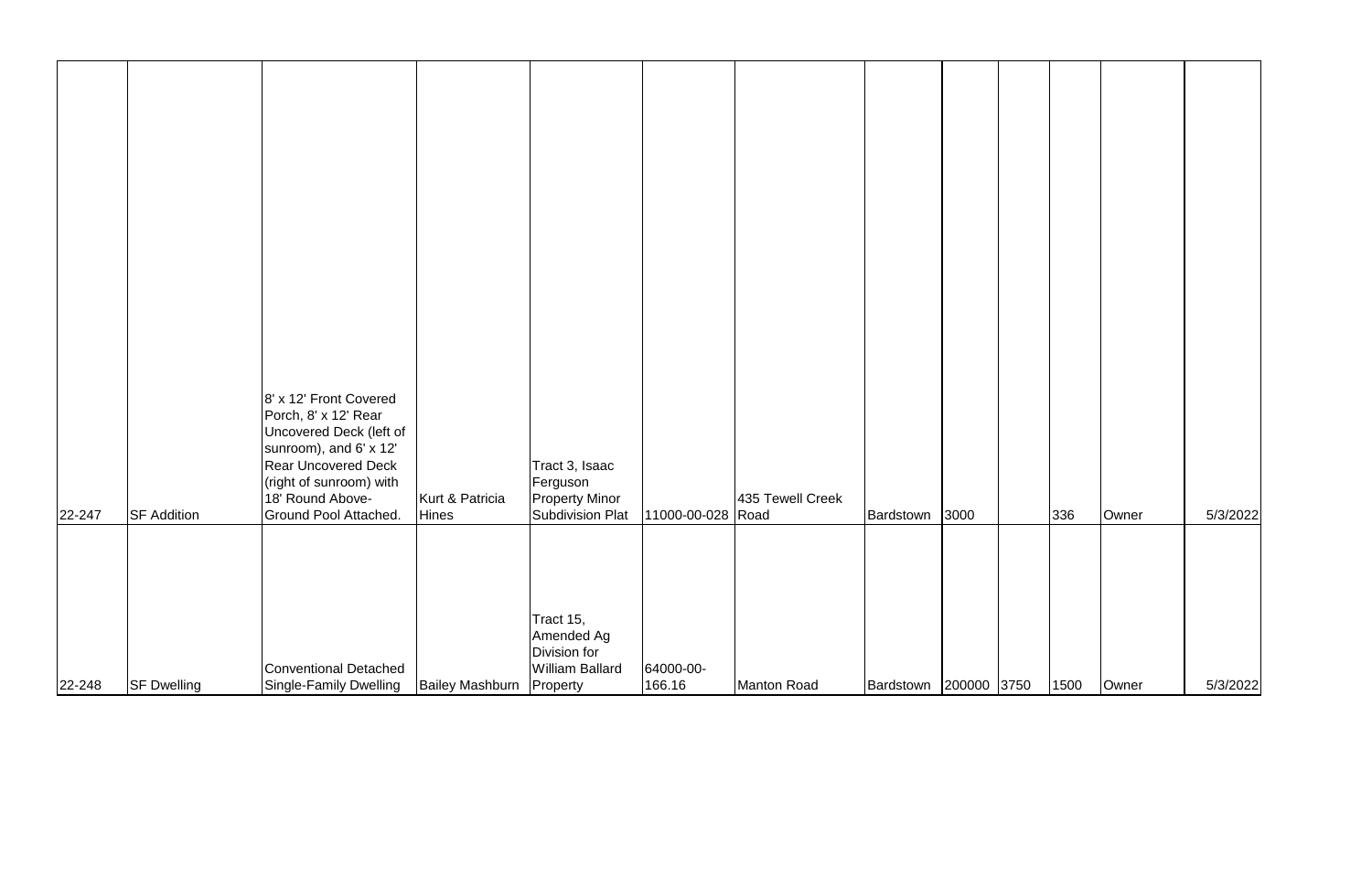| $ 22 - 249 $ | <b>SF Dwelling</b>          | Conventional Detached<br>Single-Family Dwelling                                   | J & D Realty                     | Lot 28, Oak<br>Ridge Subdivision 002.108                | 63000-00-           | Oak Hill Court                    | Bardstown             | 180000      | 1365 | 430  | Owner                  | 5/3/2022 |
|--------------|-----------------------------|-----------------------------------------------------------------------------------|----------------------------------|---------------------------------------------------------|---------------------|-----------------------------------|-----------------------|-------------|------|------|------------------------|----------|
| 22-250       | <b>SF Addition</b>          | 20' x 24' Uncovered<br>Deck with 18' Round<br>Above-Ground Pool                   | Angela Miller                    | <b>Green Meadows</b>                                    |                     | 32SE0-05-003 129 Raisor Avenue    | Bardstown             | 6000        |      | 480  | <b>Tom Pfeifer</b>     | 5/4/2022 |
| BA-22-44     | Commercial Structure Garage | 25' x 22' Detached                                                                | <b>Blue Sky III Inc</b>          | Twilight Villa                                          | 45NNE-09-<br>003    | 1315 North Third<br><b>Street</b> | Bardstown             | 15000       |      | 550  | James<br><b>Warren</b> | 5/4/2022 |
| BA-22-45     | <b>SF Addition</b>          | 2087 sf House addition<br>8 30' x30' garage<br>connected by 6' x 20'<br>breezeway | Sutherland &<br>Sutherland LLC   | Henry S.<br><b>Spalding Survey</b>                      | 45E00-02-005 Street | 310 South Fifth                   | Bardstown             | 450000 2087 |      | 1020 | Owner                  | 5/4/2022 |
| 22-251       | <b>SF Dwelling</b>          | Conventional Detached<br>Single-Family Dwelling                                   | HOCO Home<br><b>Builders LLC</b> | Lot 39,<br>Pembrooke Place 70000-00-<br>Ph <sub>2</sub> | 093.42              | <b>Primrose Street</b>            | Bardstown 330000 1848 |             |      | 1052 | Owner                  | 5/4/2022 |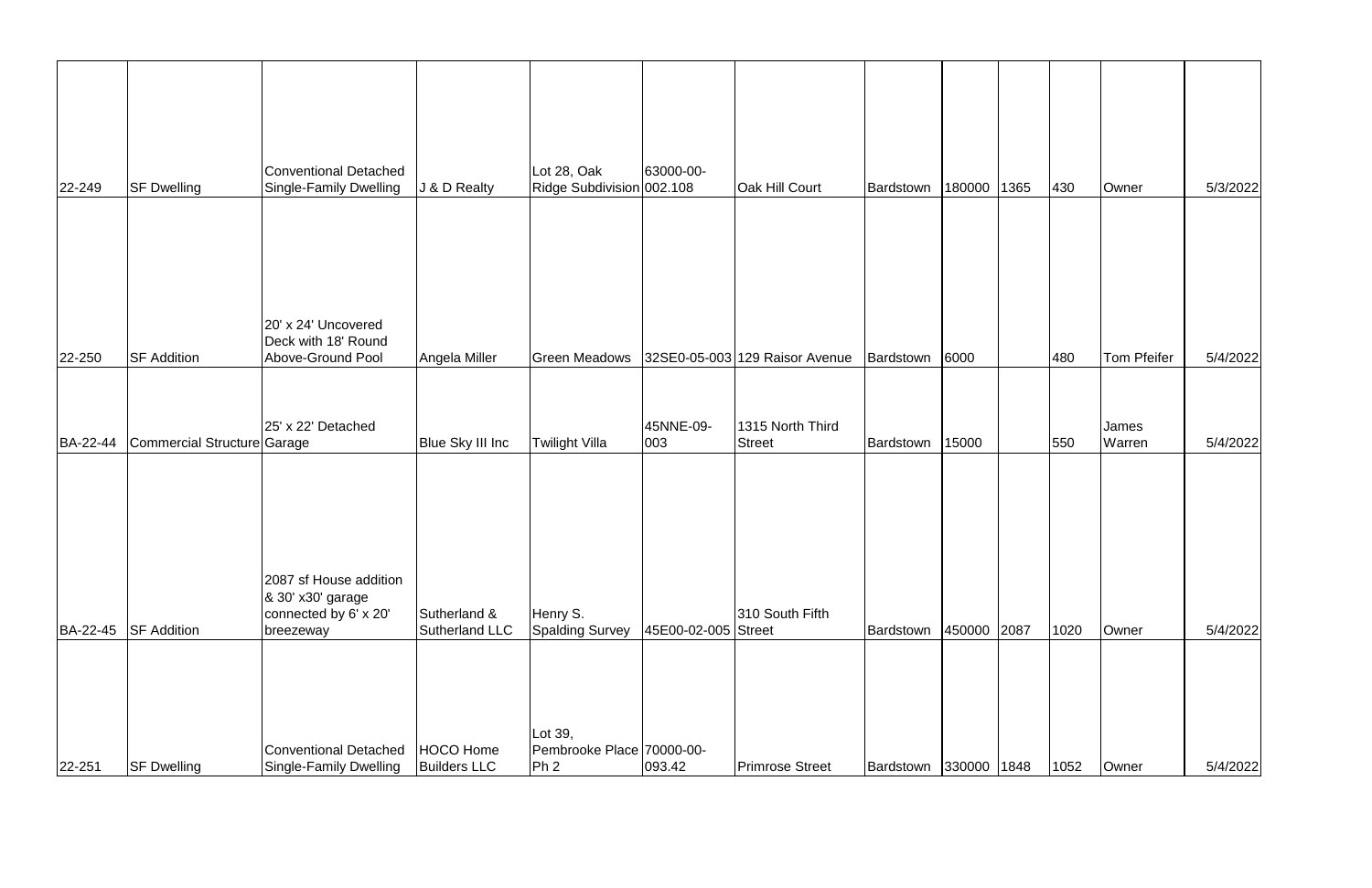|        |                                   | 20' Round Above-                                                                               | Terry & Paula               | Revised Tract 1,<br>Mary L. Simpson                       | 31000-00-            | 3603 Mobley Mill                       |                  |             |      | Paradise           |          |
|--------|-----------------------------------|------------------------------------------------------------------------------------------------|-----------------------------|-----------------------------------------------------------|----------------------|----------------------------------------|------------------|-------------|------|--------------------|----------|
| 22-252 | <b>Accessory Structure</b>        | <b>Ground Pool</b>                                                                             | Simpson                     | <b>Minor Plat</b>                                         | [049.01]             | Road                                   | Coxs Creek 10000 |             | 20   | Pools              | 5/4/2022 |
| 22-253 | <b>Accessory Structure</b>        | 14' x 16' Deck onto<br><b>Existing Pool</b>                                                    | Philip Cissell              | Tract 4, Philip<br><b>Cissell Farm</b><br><b>Division</b> |                      | 36000-00-044 520 Culvers Lane          | New Haven 5000   |             | 224  | Owner              | 5/5/2022 |
| 22-254 | <b>Accessory Structure</b>        | 80' x 40' Detached Pole<br><b>Barn Garage</b>                                                  | Scott Kennedy               | Tract 11, Beatrice<br><b>Parrott Farm</b><br>division     | 75000-00-<br> 051.11 | 324 Thomas Lane                        | Bloomfield       | 55000       | 3200 | Owner              | 5/6/2022 |
| 22-255 | Manufacture Home<br>(Double-Wide) | 28' x 56' Double-Wide<br>Manufactured Home with<br>6' x 6' Front and Rear<br>uncovered Porches | John & Melissa<br>Wychulis  | <b>NA</b>                                                 |                      | Loretto Road                           | Loretto          | 174000 1568 | 72   | Carroll<br>Parrett | 5/6/2022 |
| 22-256 | <b>SF Addition</b>                | 640 total sf deck with 16'<br>x 16' being covered and<br>16' x 24' uncovered                   | Christopher<br>Wood         | Lot 18,<br><b>Whispering Hills</b><br>Estates             | 34000-00-<br> 046.09 | 116 Sapphire Court   Bardstown         |                  | 12000       | 640  | Owner              | 5/9/2022 |
| 22-257 | <b>Accessory Structure</b>        | 16' x 40' In-Ground Pool<br>with $8' \times 8'$ Spa                                            | Joseph A. Culver   Division | Tract 3, Larry<br><b>Russell Ag</b>                       | 32000-00-<br>094.03  | 1000 Crescent Drive Bardstown   125000 |                  |             | 704  | Paradise<br>Pools  | 5/9/2022 |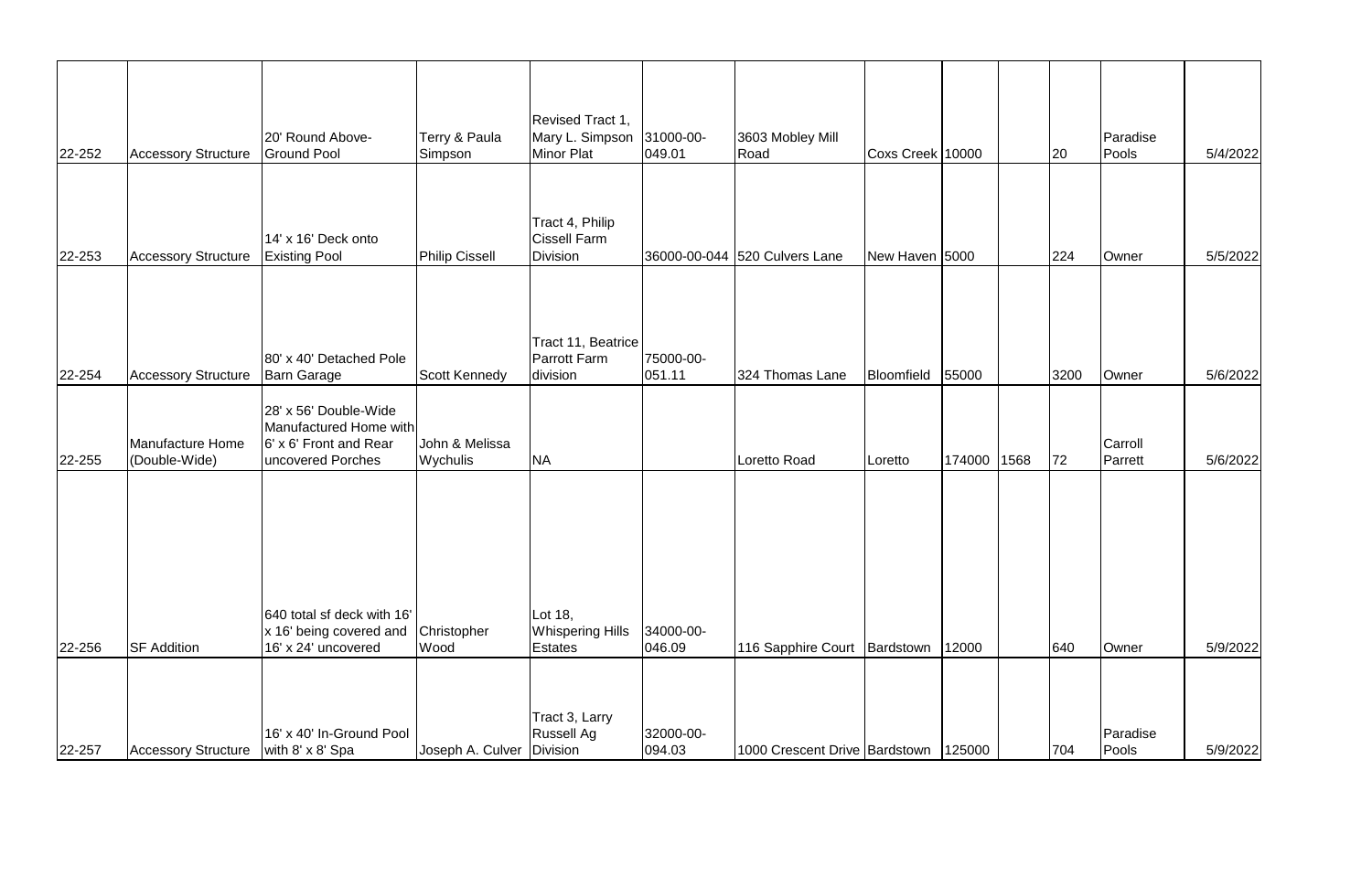| 22-258   | <b>SF Dwelling</b>                      | <b>Conventional Detached</b><br>Single-Family Dwelling                                               | Mary S. Tarrance Subdivision      | Tract 2, Amended<br>Convenient Acres 54000-00- | 007.04              | <b>Fiddy Farms Lane</b>      | Bardstown       | 100000 1000 |     | 480 | <b>TBD</b>             | 5/9/2022  |
|----------|-----------------------------------------|------------------------------------------------------------------------------------------------------|-----------------------------------|------------------------------------------------|---------------------|------------------------------|-----------------|-------------|-----|-----|------------------------|-----------|
|          |                                         | 20' x 30' Barn with 10' x                                                                            |                                   | Tract 2, Kenneth                               |                     | 5610 Nelsonville             |                 |             |     |     | Kole                   |           |
| 22-259   | Ag Structure                            | 10' Open Lean-To                                                                                     | Andrew Lyons                      | <b>Allen Division</b>                          | 08000-00-035 Road   |                              | <b>Boston</b>   | 21500       |     | 700 | Caldwell               | 5/9/2022  |
| BA-22-46 | <b>Industrial Structure</b><br>Addition | 281 sf Office Addition                                                                               | Bardstown<br>Bourbon Co. LLC Park | Lot 16, Nelson<br>County Industrial            | 63000-00-<br>002.60 | 1500 Parkway Drive Bardstown |                 |             | 281 |     | Buzick<br>Construction | 5/10/2022 |
|          |                                         |                                                                                                      |                                   |                                                |                     |                              |                 |             |     |     |                        |           |
| 22-260   | Accessory<br>Structure/Demolition       | Demo of existing garage<br>& replacing with 30' x 30'<br>detached garage with 7'<br>$x$ 12' bathroom | Andrew Bowling                    | Lot 2, Greer<br><b>Heights</b><br>Subdivision  |                     | 64000-00-091 667 Greer Lane  | Bardstown 40000 |             | 84  | 816 | Owner                  | 5/10/2022 |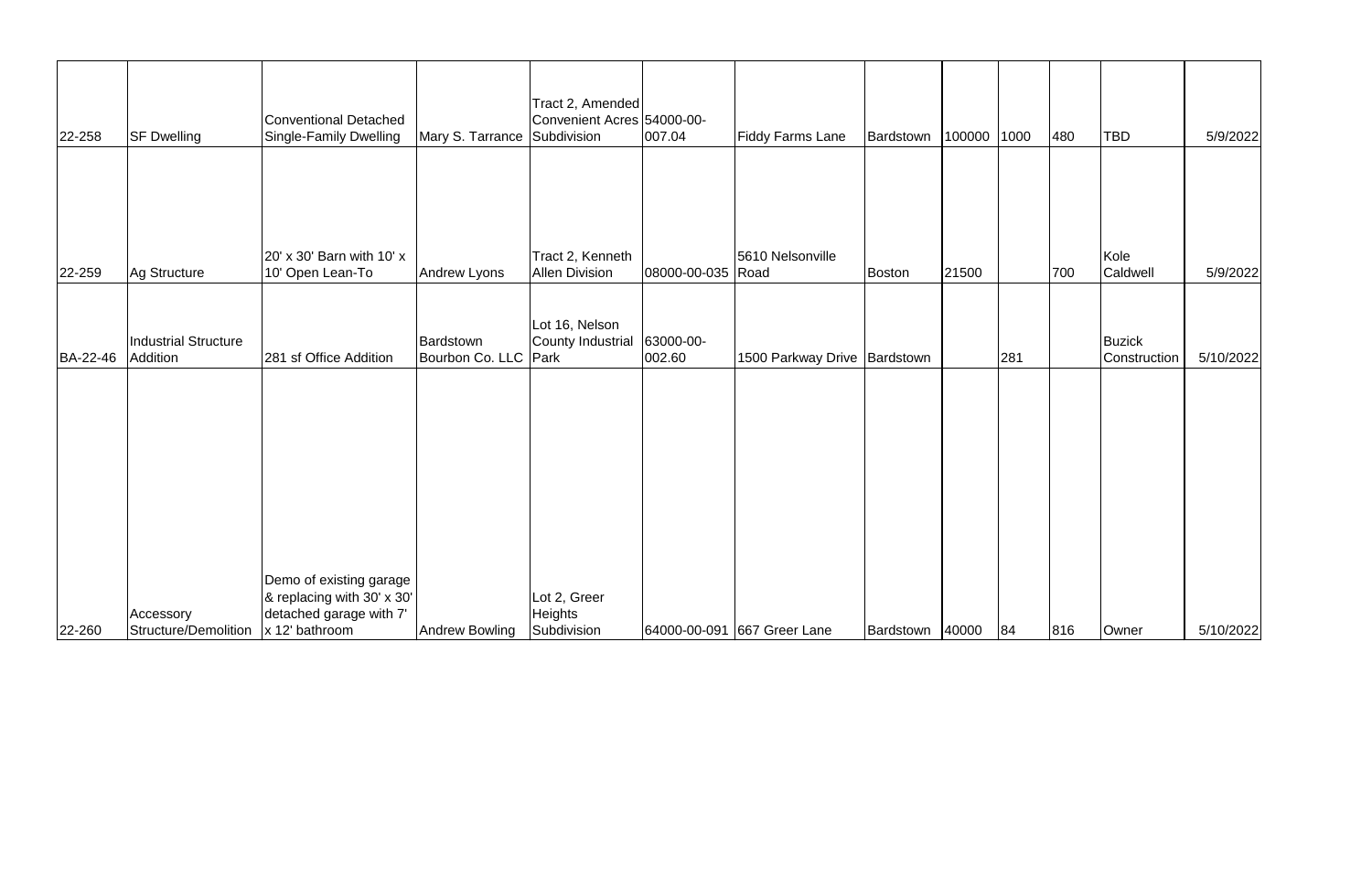|          | <b>SF Dwelling/SF</b><br>Demo | Demolition of existing<br>house and construction<br>of new Conventional<br>Detached Single-Family | Carrie & David              | Revised Tract 2,<br>Mark & Dorothy<br><b>Smith Minor Plat</b> | 20000-00-<br>066.03 | 1860 Harrison Fork<br>Road | Cox's Creek 404000 3220 |             |       | 1048 |                                          | 5/11/2022 |
|----------|-------------------------------|---------------------------------------------------------------------------------------------------|-----------------------------|---------------------------------------------------------------|---------------------|----------------------------|-------------------------|-------------|-------|------|------------------------------------------|-----------|
| 22-261   |                               | <b>Dwelling</b>                                                                                   | Lawson                      |                                                               |                     |                            |                         |             |       |      | Ken Briney                               |           |
| 22-262   | <b>Accessory Structure</b>    | 8' x 10' Detached<br>Storage Building                                                             | Terry & Mary<br>Helen Hodge | Lot 24, Creek<br>Chase<br>Subdivision                         | 62000-00-<br>057.14 | 146 Glenview Drive         | Bardstown 400           |             |       | 80   | Bruce<br>Vittitow                        | 5/11/2022 |
| 22-263   | <b>Accessory Structure</b>    | 1600 sf Detached<br>Garage (30' x 40'<br>enclosed & 40' x 10'<br>open lean-to)                    | Lindsey & Tyler<br>Medley   | Lot 2, Joseph W.<br>Mattingly Division 63000-00-<br>of Land   | 029.01              | 904 Poplar Flat<br>Road    | Bardstown               | 20000       |       | 1600 | Owner                                    | 5/11/2022 |
|          |                               |                                                                                                   |                             |                                                               |                     |                            |                         |             |       |      |                                          |           |
| BA-22-41 | Industrial Structure          | 19,949 sf Warehouse<br>(#8)                                                                       | Lux Co.                     | Lux Row Distillery 55000-00-030 1 Lux Row                     |                     |                            | Bardstown 3E+06         |             | 19949 |      | Buzick<br>Construction                   | 5/12/2022 |
| 22-264   | <b>SF Dwelling</b>            | Conventional Detached<br>Single-Family Dwelling                                                   | Joshua Hatfield             | Lot 365, Copper<br><b>Fields</b><br>Subdivision (Ph<br>VI)    |                     | 131 Magnolia Drive         | Bardstown               | 180000 1409 |       | 764  | <b>Hatfield</b><br>Homebuilder<br>s, LLC | 5/12/2022 |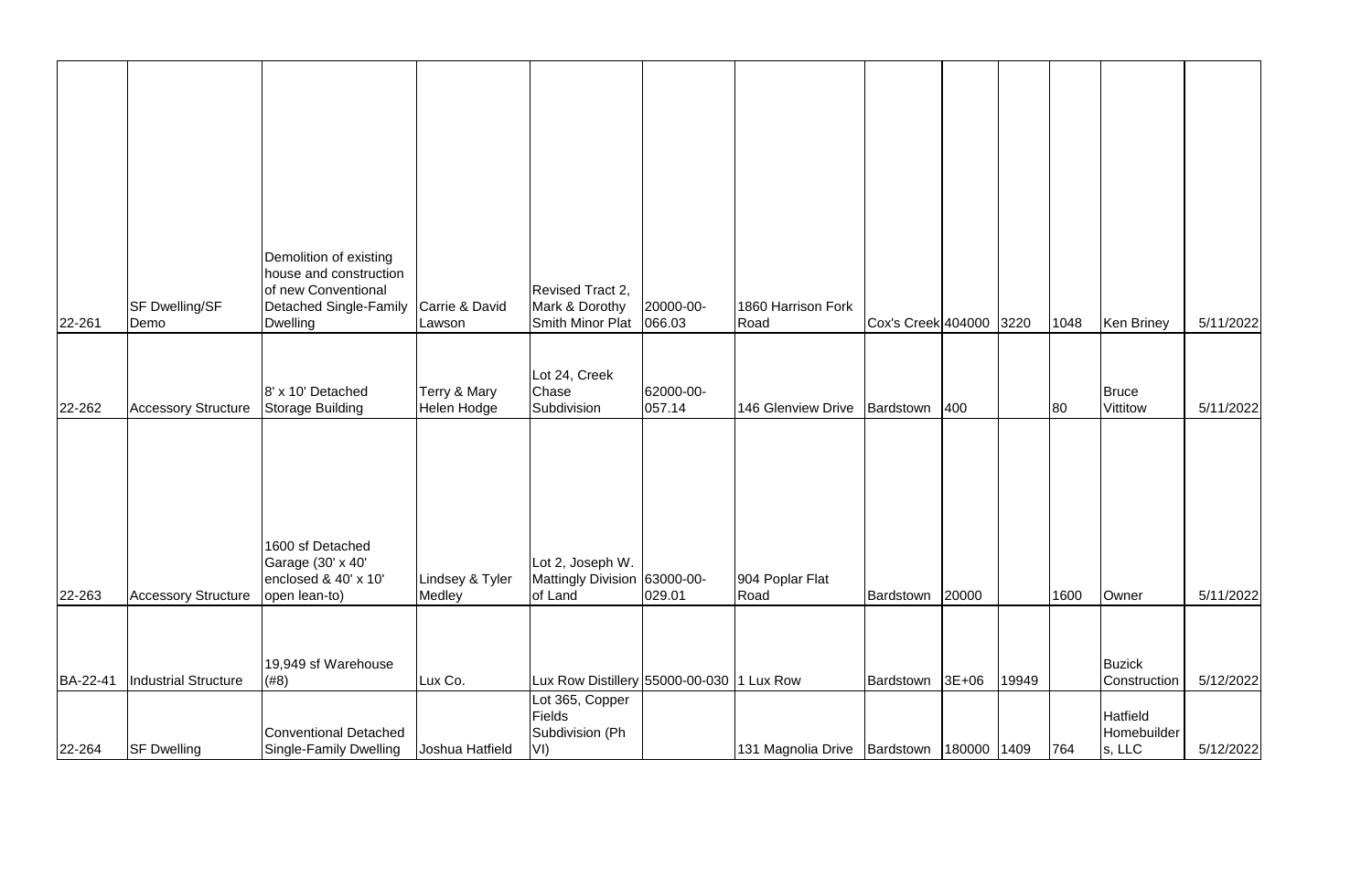|        |                            |                                                               |                        | Lot 328, Copper<br><b>Fields</b>                              |                     |                              |                       |             |      |      | Hatfield               |           |
|--------|----------------------------|---------------------------------------------------------------|------------------------|---------------------------------------------------------------|---------------------|------------------------------|-----------------------|-------------|------|------|------------------------|-----------|
|        |                            | <b>Conventional Detached</b>                                  |                        | Subdivision (PH                                               |                     |                              |                       |             |      |      | Homebuilder            |           |
| 22-265 | <b>SF Dwelling</b>         | <b>Single-Family Dwelling</b>                                 | Joshua Hatfield        | VI)                                                           |                     | 119 Magnolia Drive           | Bardstown 200000 1453 |             |      | 2179 | s, LLC                 | 5/12/2022 |
|        |                            |                                                               |                        | Lot 366, Copper                                               |                     |                              |                       |             |      |      |                        |           |
|        |                            |                                                               |                        | <b>Fields</b>                                                 |                     |                              |                       |             |      |      | <b>Hatfield</b>        |           |
|        |                            | <b>Conventional Detached</b>                                  |                        | Subdivision (Ph                                               |                     |                              |                       |             |      |      | Homebuilder            |           |
| 22-266 | <b>SF Dwelling</b>         | <b>Single-Family Dwelling</b>                                 | Joshua Hatfield        | VI)                                                           |                     | 133 Magnolia Drive           | Bardstown             | 180000      | 1395 | 570  | s, LLC                 | 5/12/2022 |
|        |                            |                                                               |                        | Lot 322, Copper                                               |                     |                              |                       |             |      |      | <b>Hatfield</b>        |           |
|        |                            | Conventional Detached                                         |                        | <b>Fields</b>                                                 |                     |                              |                       |             |      |      | Homebuilder            |           |
| 22-267 | <b>SF Dwelling</b>         | <b>Single-Family Dwelling</b>                                 | Joshua Hatfield        | Subdivision                                                   |                     | 114 Magnolia Drive           | Bardstown             | 150000 1324 |      | 169  | s, LLC                 | 5/12/2022 |
|        |                            |                                                               |                        | Lot 323, Copper                                               |                     |                              |                       |             |      |      | Hatfield               |           |
|        |                            | <b>Conventional Detached</b>                                  |                        | <b>Fields</b>                                                 |                     |                              |                       |             |      |      | Homebuilder            |           |
| 22-268 | <b>SF Dwelling</b>         | <b>Single-Family Dwelling</b>                                 | Joshua Hatfield        | Subdivision                                                   |                     | 110 Magnolia Drive           | Bardstown             | 150000 1261 |      | 258  | s, LLC                 | 5/12/2022 |
| 22-269 | <b>SF Dwelling</b>         | <b>Conventional Detached</b><br><b>Single-Family Dwelling</b> | <b>Clint Shawler</b>   | Tract B, Tony<br>Scrogham<br><b>Division Minor</b><br>Plat    | 87000-00-<br>006.02 | Lawrenceburg Road Chaplin    |                       | 474200 2641 |      | 4087 | Chad Hood              | 5/12/2022 |
| 22-270 | <b>Accessory Structure</b> | 2400 sf Detached<br>Garage                                    | James D<br>Thompson    | Lot 38, Farmaway<br>Subdivision (Ph<br>3)                     | 63SE0-01-036 Drive  | 2025 Farmaway                | Bardstown             | 50000       |      | 2400 | Owner                  | 5/12/2022 |
| 22-271 | <b>SF Dwelling</b>         | Conventional Detached<br>Single-Family Dwelling               | Maywood<br>Development | Lot 233,<br>Maywood Golf &<br><b>Residential</b><br>Community |                     | 55SE0-11-016 Stevenson Court | Bardstown 500000 2396 |             |      | 2070 | Buzick<br>Construction | 5/13/2022 |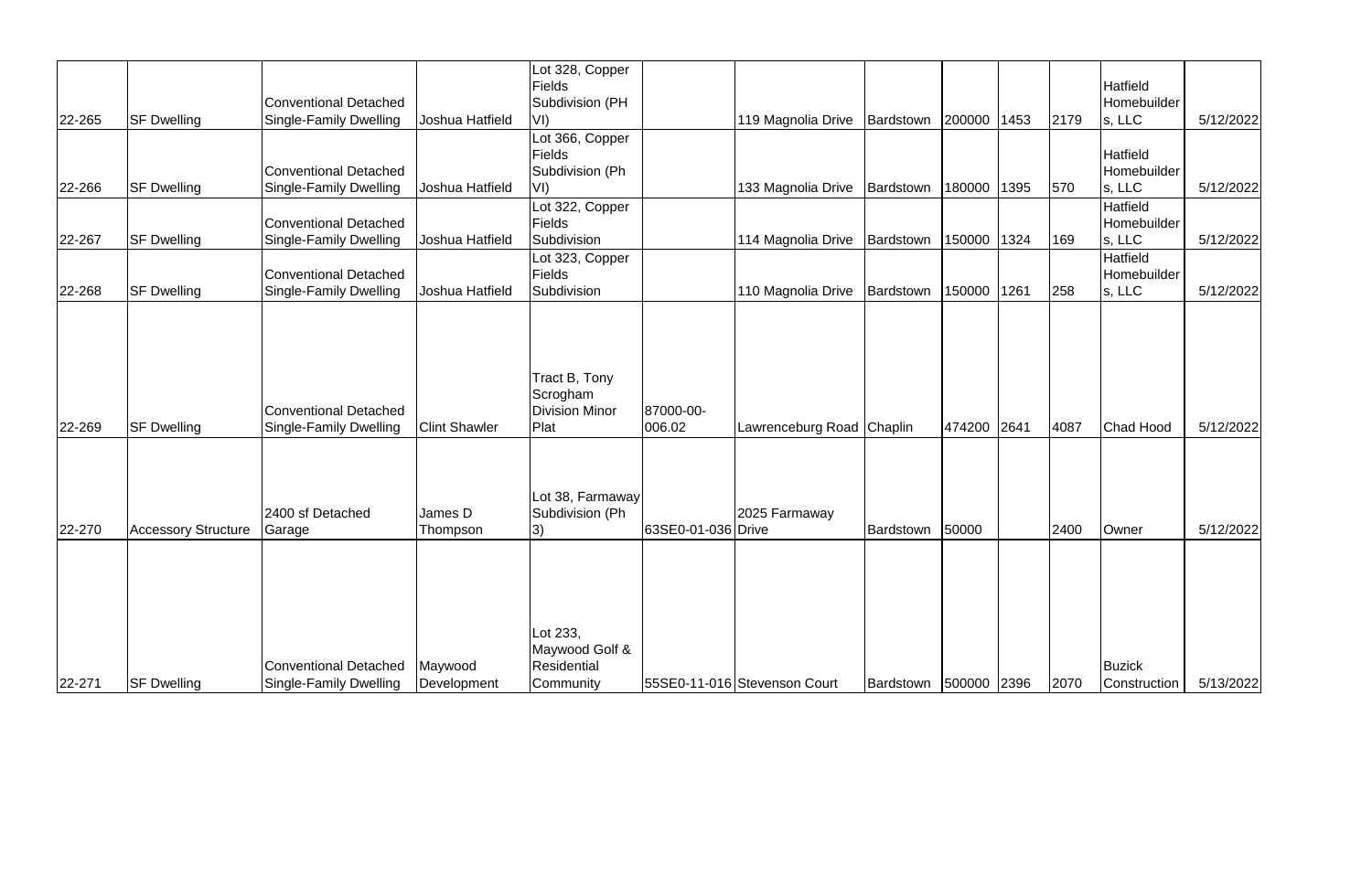| 22-272 | <b>Accessory Structure</b><br>Addition | 10' x 30' RV Carport<br>within 3 ft of Existing<br>Detached Garage               | <b>Wyatt Watkins</b>   | Tract 2, Foxtail<br><b>Division</b>                             | 62000-00-<br>065.04 | 3742 Bloomfield<br>Road          | Bardstown 5100    |    |           | 300       | Alans<br>Factory<br>Outlet | 5/17/2022 |
|--------|----------------------------------------|----------------------------------------------------------------------------------|------------------------|-----------------------------------------------------------------|---------------------|----------------------------------|-------------------|----|-----------|-----------|----------------------------|-----------|
| 22-273 | Change of Use                          | Change from Single-<br><b>Family Dwelling to Short</b><br><b>Term Rental</b>     | <b>Bland Matthews</b>  | Revised Tract 2,<br>Kristopher Alan<br>Stone Ag Division 053.01 | 85000-00-           | 200 Love Ridge<br>Road           | Chaplin           | 10 | <b>NA</b> | <b>NA</b> | <b>NA</b>                  | 5/17/2022 |
| 22-274 | <b>Accessory Structure</b><br>Addition | 16' x 40' In-Ground Pool Jason Reynolds                                          |                        | Tract 11, Thomas<br>Raphael Monin<br>Ag Division                | 53000-00-<br>003.01 | 1369 Hobbs Lane                  | Cox's Creek 70000 |    |           | 640       | Clearwater                 | 5/17/2022 |
|        |                                        | 12' x 20' Addition to                                                            |                        |                                                                 |                     |                                  |                   |    |           |           |                            |           |
| 22-275 | <b>SF Addition</b>                     | existing carport &<br>replacing existing deck<br>with 12' x 24' covered<br>porch | Carole & John<br>Bryan | <b>NA</b>                                                       | 26NW0-01-<br>007.10 | 485 North Fifth<br><b>Street</b> | New Haven 17000   |    |           | 528       | Owner                      | 5/17/2022 |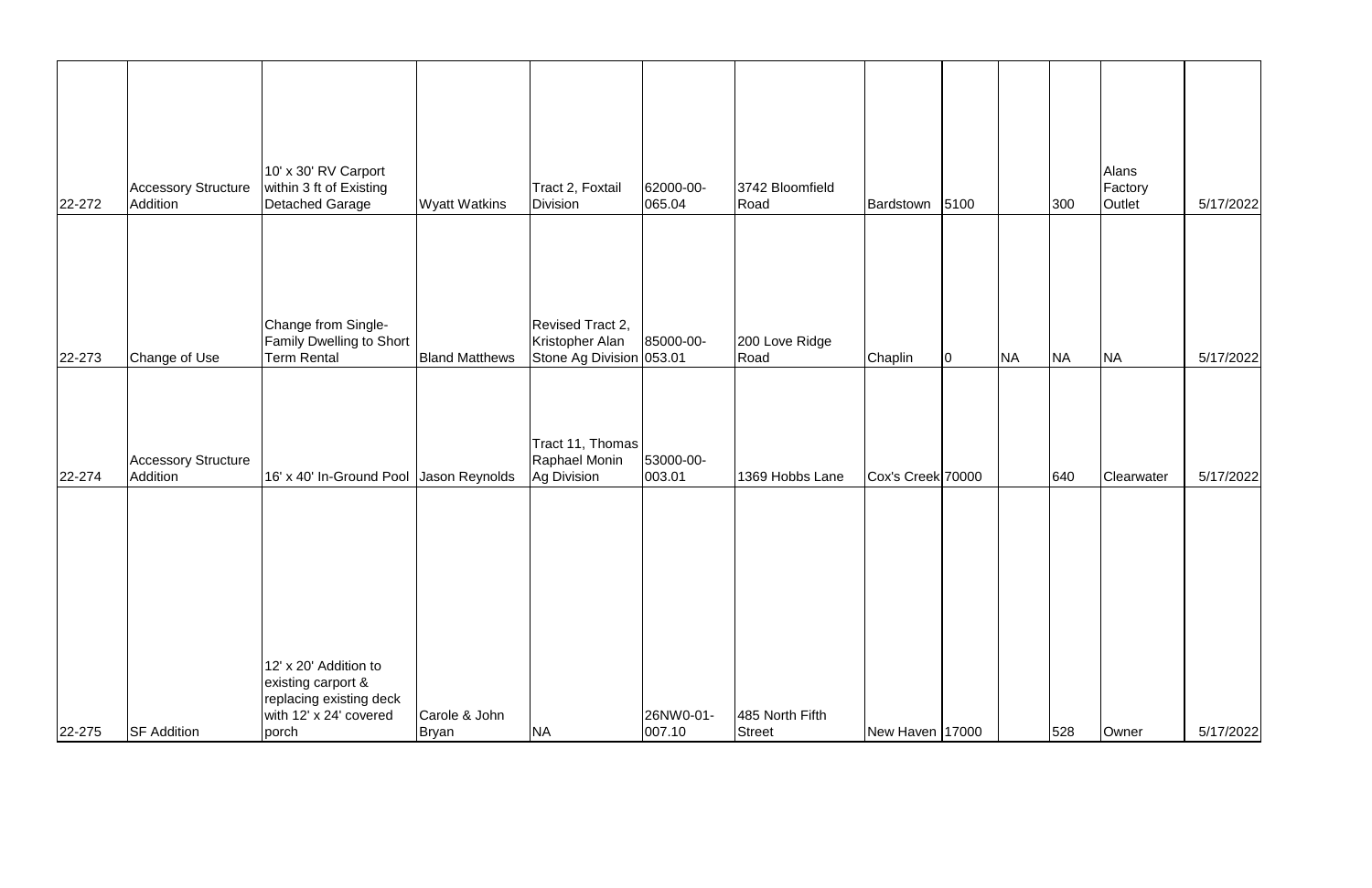| 22-276 | <b>Accessory Structure</b>   | 16' x 38' In-Ground Pool Troy Lawson                     |                                  | Tract 3, Ballard<br><b>Farm Division</b><br>Residual         | 08000-00-<br> 007.03       | 8963 Bellwood Road Bardstown               |                           | 38000  |     | 608  | Owner                       | 5/17/2022 |
|--------|------------------------------|----------------------------------------------------------|----------------------------------|--------------------------------------------------------------|----------------------------|--------------------------------------------|---------------------------|--------|-----|------|-----------------------------|-----------|
|        |                              |                                                          |                                  |                                                              |                            |                                            |                           |        |     |      |                             |           |
|        | BA-22-47 SF Addition         | $9'$ x 12' Mud Room<br>Addition onto Rear of<br>House    | Kathleen<br><b>McCubbins</b>     | <b>NA</b>                                                    | 55W00-04-<br>$ 010\rangle$ | 232 Guthrie Drive                          | Bardstown                 | 12000  | 108 |      | Louis<br>Marshall           | 5/18/2022 |
|        | BA-22-48 SF Addition         | 16' x 15' Covered Deck<br>Addition onto Rear of<br>House | Amy Reavis                       | Lot 119,<br>Wellington                                       |                            | 45N00-10-017 153 Castleton Drive Bardstown |                           | 20000  |     | 240  | Ken Hatfield                | 5/18/2022 |
|        | BA-22-49 Accessory Structure | 12' x 12' Detached<br>Gazebo                             | Kim & Gary<br>Nelson             | Lot 77, Beech<br><b>Fork Estates</b>                         | 45SW0-01-<br>$ 079\rangle$ | 206 River Crest<br><b>Drive</b>            | Bardstown 2000            |        |     | 144  | <b>Gary Nelson</b>          | 5/18/2022 |
| 22-277 | <b>Accessory Structure</b>   | Open Pool House Per<br>Plans                             | Adam & Laura<br>Ganoe            | Revised Lot 1,<br>Maywood Golf &<br>Residential<br>Community |                            | 55SE0-03-053 153 Laurel Drive              | Bardstown                 | 100000 |     | 1200 | Landmark<br><b>Outdoors</b> | 5/19/2022 |
|        | BA-22-50 SF Dwelling         | Conventional Detached<br>Single-Family                   | Develco, LLC<br>(Chase Stratton) | <b>NA</b>                                                    |                            | 45E00-16-020 110 Payne Avenue              | Bardstown   125000   1329 |        |     | 198  | Owner                       | 5/19/2022 |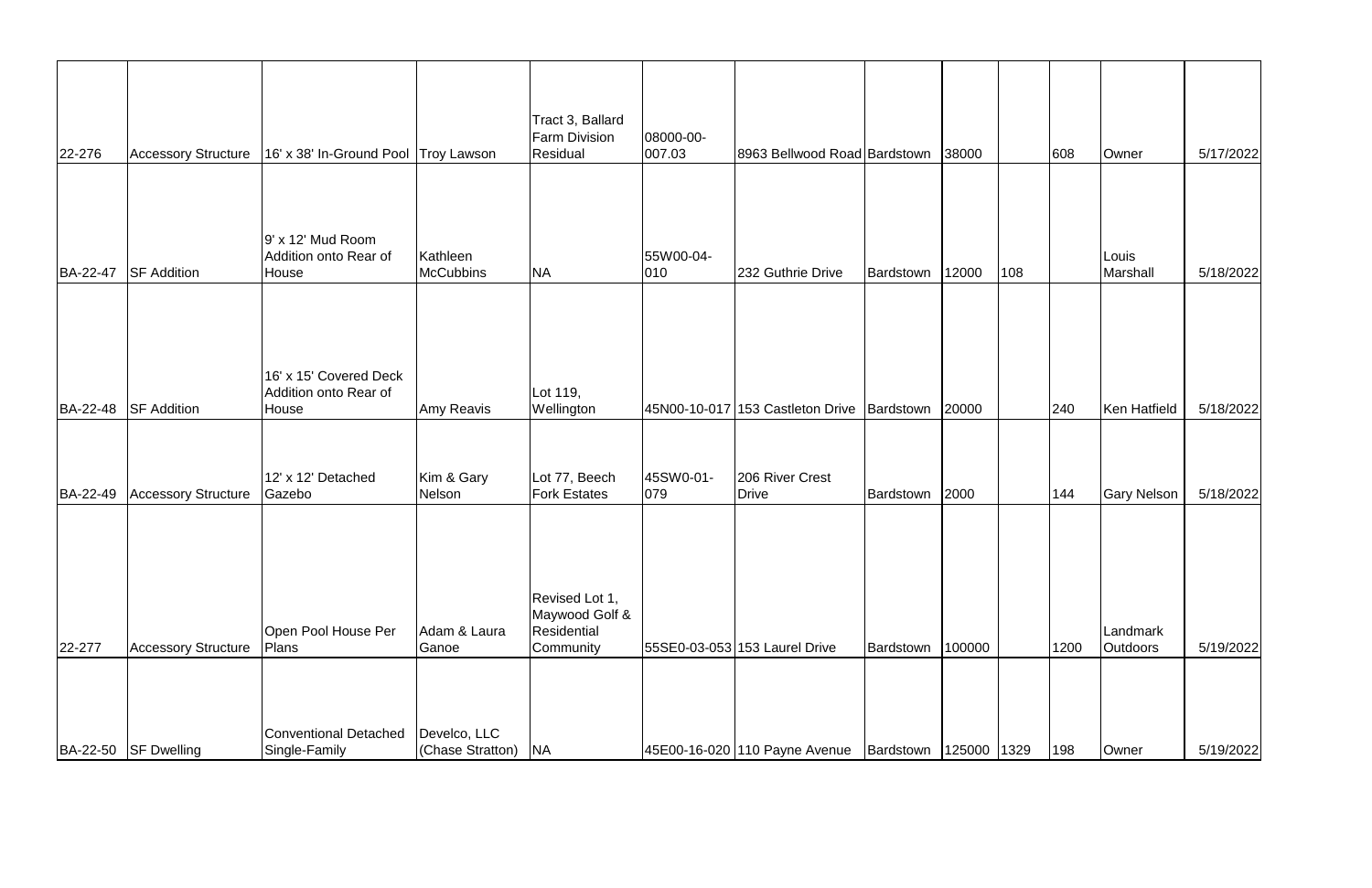| BA-22-51 | <b>SF Dwelling</b>                                | <b>Conventional Detached</b><br><b>Single-Family Dwelling</b>                                              | Develco, LLC<br>(Chase Stratton)                                      | <b>NA</b>                       |                     | 45E00-16-021 112 Payne Avenue                    | Bardstown | 125000 | 1329 | 198 | Owner                                                      | 5/19/2022 |
|----------|---------------------------------------------------|------------------------------------------------------------------------------------------------------------|-----------------------------------------------------------------------|---------------------------------|---------------------|--------------------------------------------------|-----------|--------|------|-----|------------------------------------------------------------|-----------|
|          |                                                   |                                                                                                            |                                                                       |                                 |                     |                                                  |           |        |      |     |                                                            |           |
| BA-22-52 | Commercial<br>Temporary                           | 30' x 40' Temporary Tent LLC                                                                               | NRM Provisions,                                                       | <b>NA</b>                       |                     | 103 East Stephen<br>45E00-21-001   Foster Avenue | Bardstown | 1073   | 1200 |     | M & H Tent<br>Co                                           | 5/19/2022 |
| BA-22-53 | Single-Wide<br>Manufactured Home<br>(Replacement) | 14' x 70' Single-Wide<br>Manuctured Home                                                                   | <b>Robert Hillard</b><br>(Stephanie Hillard Mobile Home<br>Executrix) | Lot 8, Raisor<br>Park           |                     | 45N00-04-005 256 Sunset Drive                    | Bardstown | 15000  | 980  | 144 | Kendall<br>Johnson                                         | 5/19/2022 |
|          |                                                   |                                                                                                            |                                                                       |                                 |                     |                                                  |           |        |      |     |                                                            |           |
| 22-278   | <b>Manufacture Home</b><br>(Double-Wide)          | 28' x 70' Double-Wide<br>Manufactured Home with<br>$4' \times 4'$ Front & Rear<br><b>Uncovered Porches</b> | <b>Facility Support &amp; Albert Cissell</b><br>Solutions             | Tract 3, James<br><b>Estate</b> | 64000-00-<br>059.05 | <b>Greer Lane</b>                                | Bardstown | 16000  | 1960 | 32  | Double K<br>Transport,<br>LLC<br>(Stephen J<br>Nottingham) | 5/23/2022 |
|          | <b>Accessory Sructure</b>                         | $ 60' \times 16'$ Shed Roof<br><b>Attached to Current</b>                                                  | Charles Martin                                                        | Tract 1,<br>Greenwell           | 62000-00-           | 4225 Bloomfield                                  |           |        |      |     | J.M.                                                       |           |
| 22-279   | Addition                                          | Garage                                                                                                     | Pope                                                                  | Division                        | 071.02              | Road                                             | Bardstown | 15000  |      | 960 | Thompson                                                   | 5/24/2022 |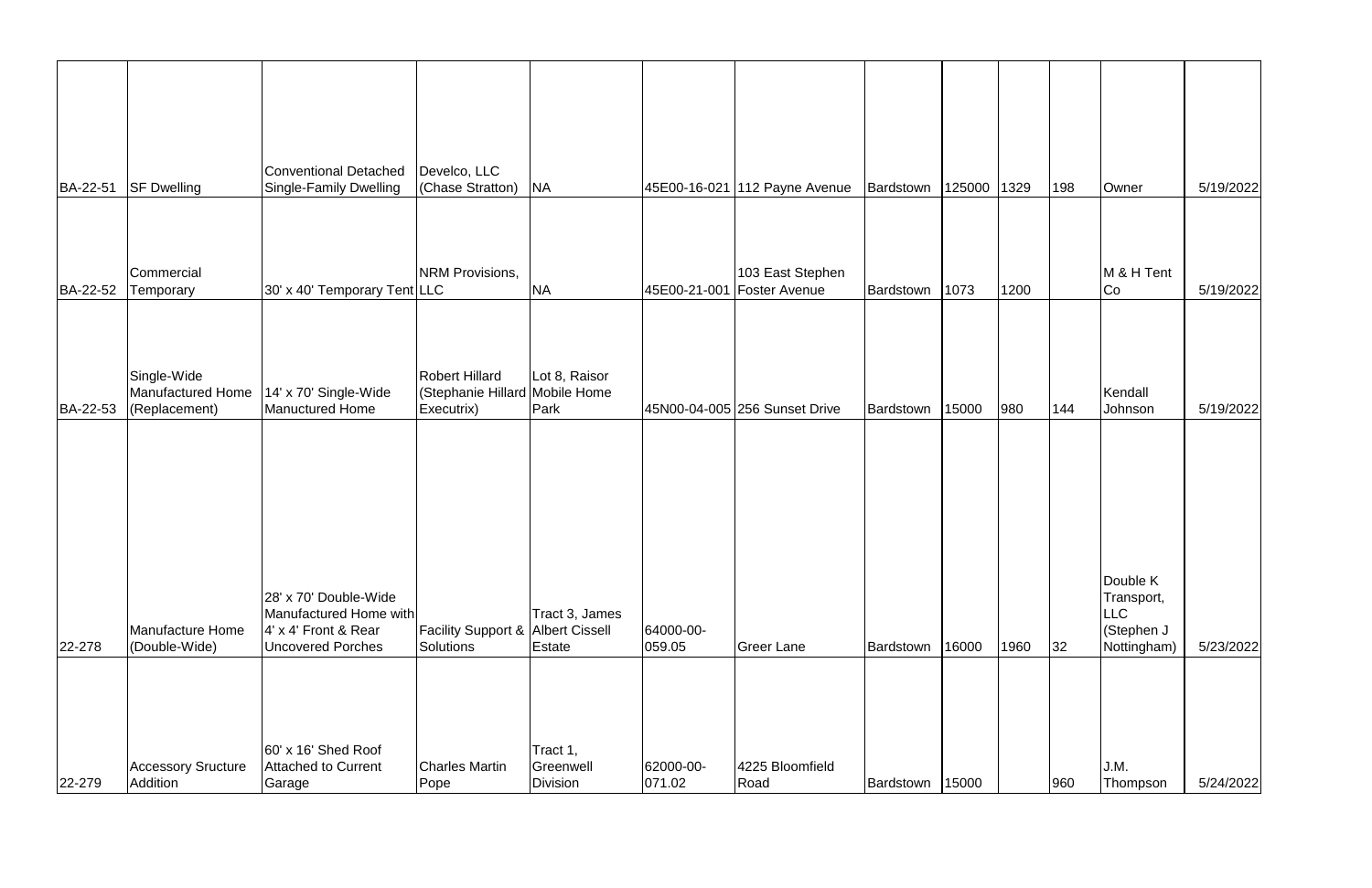| BA-22-54 | <b>Accessory Structure</b> | 13.8' x '11.8' Gazebo                                  | Robert & Cara<br>Blackmon    | <b>NA</b>                                            | 45E00-15-006 Street | 204 South Third                                   | Bardstown 2000   |        |      | 165   | Owner                              | 5/25/2022 |
|----------|----------------------------|--------------------------------------------------------|------------------------------|------------------------------------------------------|---------------------|---------------------------------------------------|------------------|--------|------|-------|------------------------------------|-----------|
|          |                            |                                                        |                              |                                                      |                     |                                                   |                  |        |      |       |                                    |           |
| 22-280   | <b>SF Dwelling</b>         | Conventional Detached<br><b>Single-Family Dwelling</b> | Curtis & Tonya<br>Hockenbury | Revised Tract 13,<br><b>Ballard Farm</b><br>Division | 64000-00-<br>166.17 | Manton Road (KY<br>605)                           | Bardstown        | 340000 | 1560 | 580   | Justin<br>Spalding<br>Construction | 5/26/2022 |
| BA-22-55 | <b>Temporary Tent</b>      | 40' x 80' Temporary<br><b>Event Tent</b>               | Mago<br>Construction         | <b>NA</b>                                            | 45000-00-184   Pike | 1015 Old Bloomfield                               | Bardstown        | 1802   | 2700 |       | M&H Tent<br>Rentals                | 5/26/2022 |
| 22-281   | <b>SF Dwelling</b>         | Conventional Detached<br><b>Single-Family Dwelling</b> | Raisor Home<br>Builders      | Lot $3$ ,<br>Meadowbrook<br><b>Estates</b>           |                     | Hollow Springs Drive Bardstown                    |                  | 150000 | 1500 | 675.1 | Owner                              | 5/26/2022 |
| 22-282   | <b>Accessory Structure</b> | 30' x 50' Detached<br>Garage                           | John O'Bryan                 | <b>NA</b>                                            | 15E00-04-001 Street | 172 North Main                                    | New Haven 10000  |        |      | 1500  | Owner                              | 5/26/2022 |
|          |                            | 24' x 24' Garage<br><b>Addition onto Existing</b>      | <b>Tawnie Gootee</b>         | Revised Lot 15,<br><b>Mobley Manor</b>               | 31SSW-02-           | 355 South Saint<br><b>Gregory Church</b>          |                  |        |      |       |                                    |           |
| 22-283   | <b>SF Addition</b>         | House                                                  | (Wiseman)                    | <b>Division</b>                                      | 001                 | Road                                              | Cox's Creek 6000 |        |      | 576   | Pat Gootee                         | 5/26/2022 |
| 22-284   | <b>SF Addition</b>         | 20' x 30' Sunroom<br>Addition                          | Steve Stieben                | <b>NA</b>                                            |                     | 32000-00-070 119 Raisor Avenue   Bardstown   7000 |                  |        | 600  |       | Steve<br>Steiben                   | 5/27/2022 |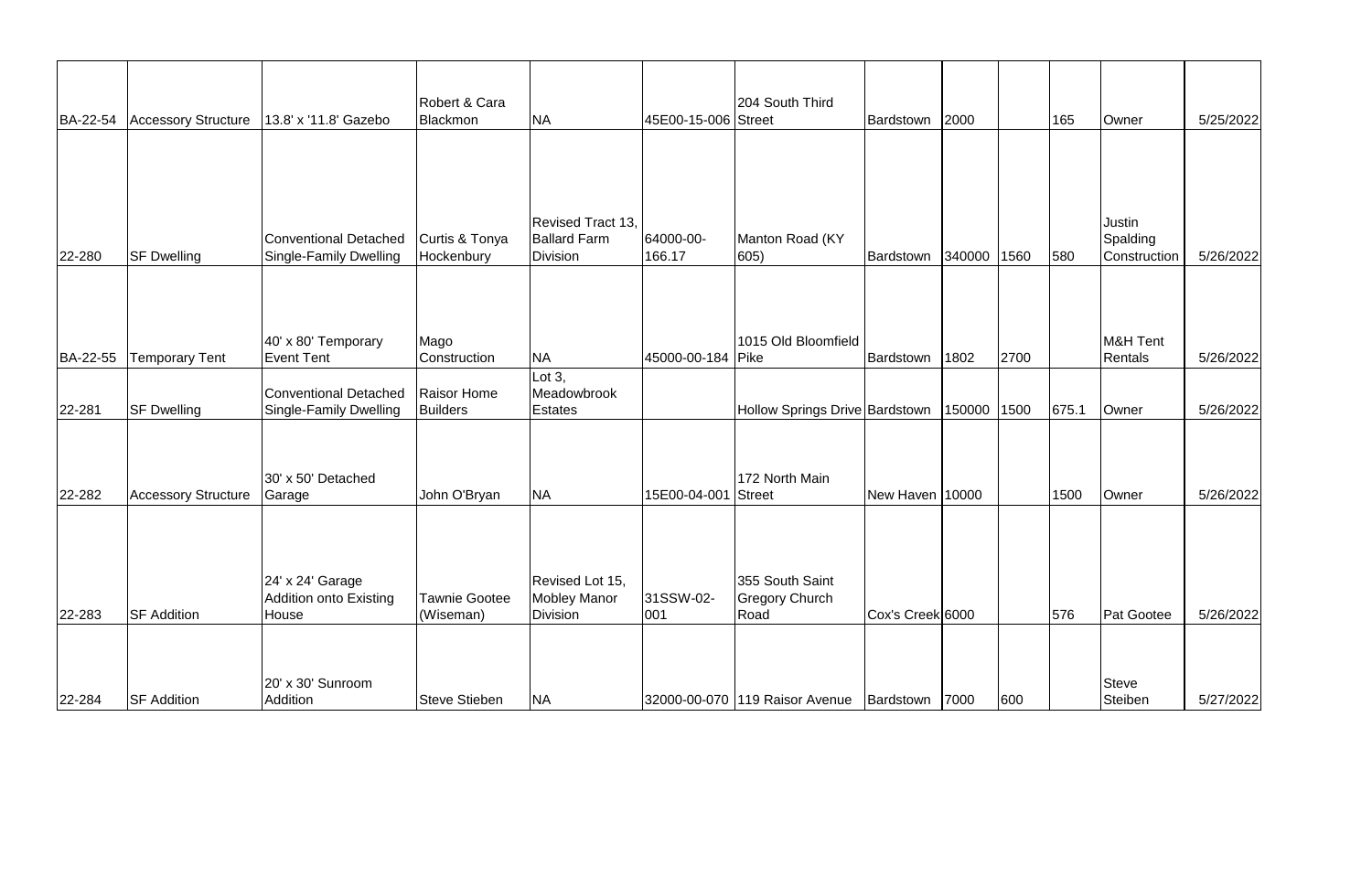|        |                              | 30' x 30' Above-Ground<br>Pool & 20' x 20' Deck                                                                               |                |           |           |                              |                  |             |      |                    |           |
|--------|------------------------------|-------------------------------------------------------------------------------------------------------------------------------|----------------|-----------|-----------|------------------------------|------------------|-------------|------|--------------------|-----------|
| 22-285 | <b>Accessory Structure</b>   | Surround                                                                                                                      | Charles Hayden | <b>NA</b> |           | 75000-00-036 900 Thomas Lane | Bloomfield 20000 |             | 1300 | Owner              | 5/27/2022 |
|        | Manufacture Home<br>(Double- | 28' x 44' Double-Wide<br>Manufactured Home with<br>$4'$ x 4' side landing and<br>front 6' x 10' uncovered<br>deck and demo of |                |           | 04000-00- | 915 Old Nelsonville          |                  |             |      | Homer <sub>R</sub> |           |
| 22-286 | Wide)/Demolition             | existing home                                                                                                                 | Janet Owens    | <b>NA</b> | 040.01    | Road                         | Boston           | 114050 1173 | 76   | Lane               | 5/27/2022 |
|        |                              |                                                                                                                               |                |           |           |                              |                  |             |      |                    |           |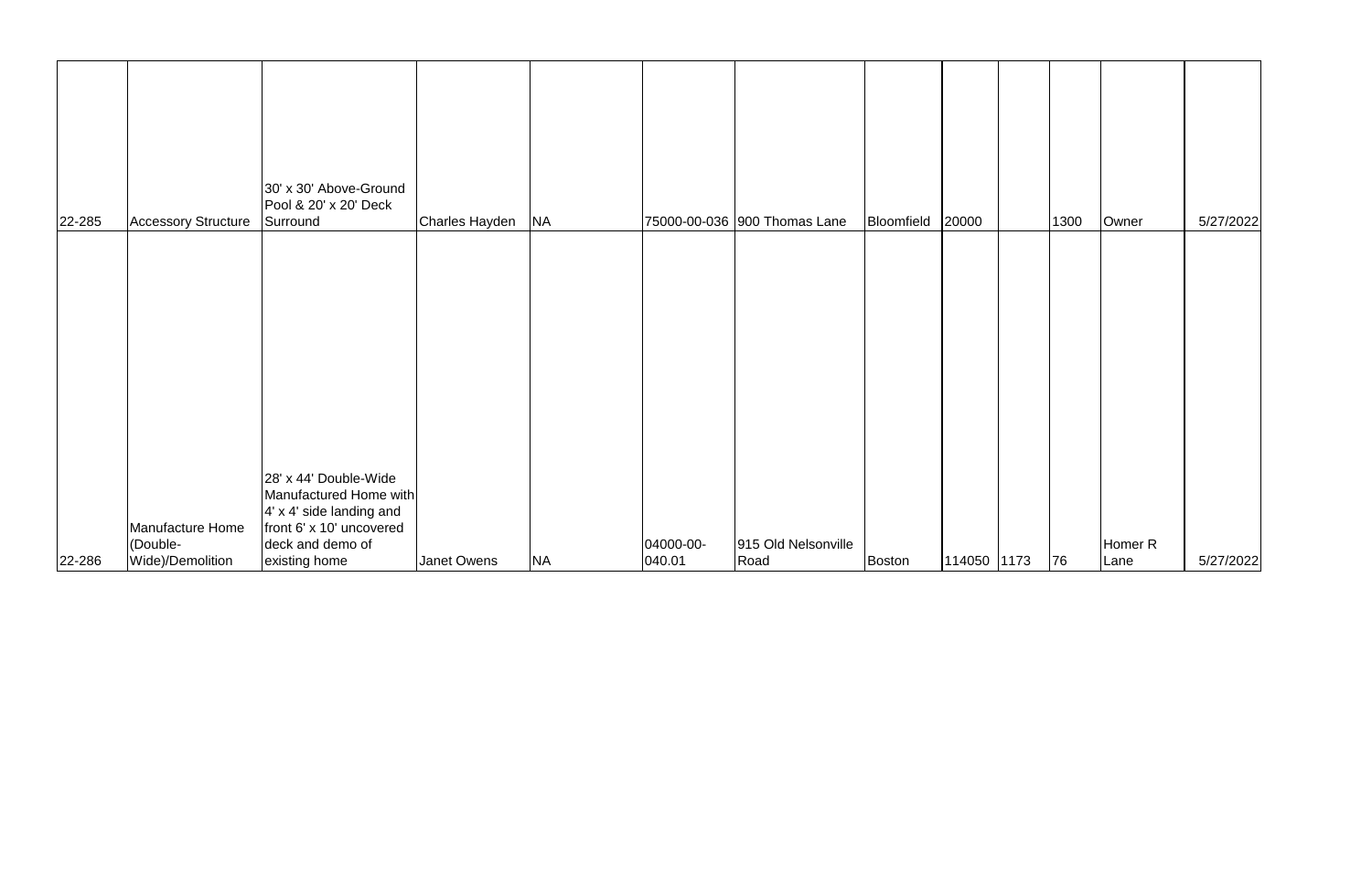|          | <b>Accessory Single-</b>         | 16' x 76' single-wide<br>manufactured home with<br>6' x 6' front uncovered |                                                                         |                                               |                     |                                              |           |             |     |     |                            |           |
|----------|----------------------------------|----------------------------------------------------------------------------|-------------------------------------------------------------------------|-----------------------------------------------|---------------------|----------------------------------------------|-----------|-------------|-----|-----|----------------------------|-----------|
| 22-287   | <b>Wide Manufactured</b><br>Home | porch and 6' x 6' rear<br>covered porch                                    | Angie Gordon                                                            | Tract 2, Amended 70000-00-<br>Reynolds Farm   | 092.19              | <b>Summers Lane</b>                          | Bardstown | 125000 1216 |     | 72  | <b>Chris</b><br>Swearingen | 5/27/2022 |
| BA-22-56 | Industrial Structure             | 38' x 24' Sawmill                                                          | <b>Nelson County</b><br>Fiscal<br>Court/Bardstown<br>Bourbon<br>Company | Bardstown<br>Bourbon<br>Company               | 63000-00-<br>002.60 | 1500 Parkway Drive   Bardstown               |           | 6000        | 912 |     | Buzick<br>Construction     | 5/27/2022 |
| BA-22-57 | Multi-Family<br>Alteration       | Interior and Exterior<br>Alterations due to fire<br>damage                 | Mike & Kathy<br><b>Ballard</b>                                          | Lot 498, Cottage<br>Grove                     |                     | 54S20-05-008 105 Aiden Court                 | Bardstown | 150000 3400 |     |     | Owner                      | 5/31/2022 |
| BA-22-59 | <b>SF Addition</b>               | 20' x 30' roof over<br>existing concrete patio                             | James Keeling                                                           | Lot 55, Beechfork 45SW0-01-<br><b>Estates</b> | 057                 | 136 Beechfork Trail   Bardstown              |           | 25000       |     | 600 | Owner                      | 5/31/2022 |
| 22-289   | Multi-Family<br>Residential      | 8-Plex                                                                     | Don Mudd                                                                | Lot 338,<br>Woodlawn<br>Springs Ph XI         |                     | Muddy Springs Lane Bardstown   550000   7350 |           |             |     | 180 | Owner                      | 5/31/2022 |